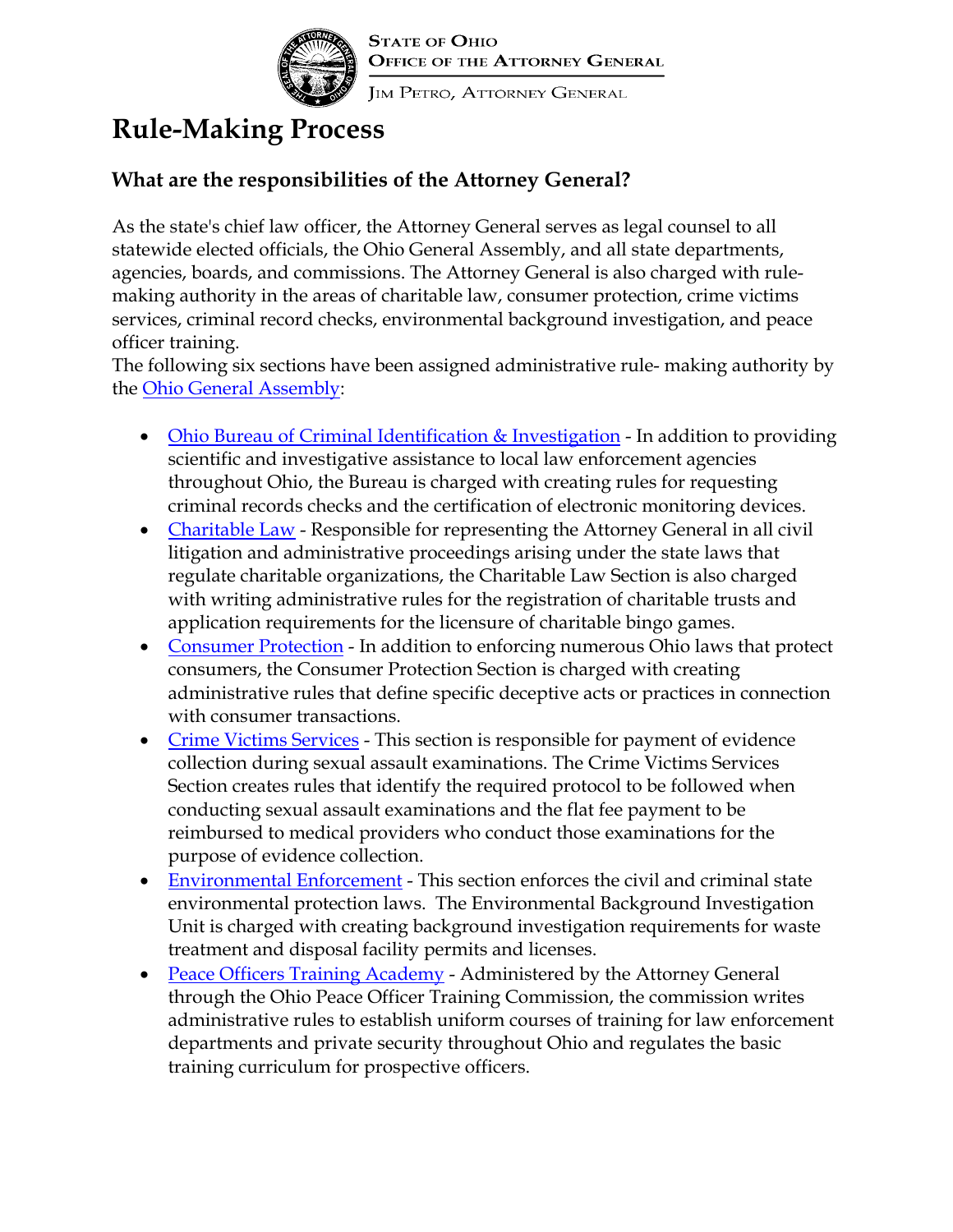## **What is the Attorney General's rule-making process and how can I give my input?**

The Attorney General's rule making process is consistent with the requirements found in section 119.03 of Ohio Revised Code. However, in addition to those requirements, the Attorney General may include interested parties in the rule drafting process prior to the initial filing.

The Attorney General will send copies of proposed rules to organizations or associations believed to represent affected individuals in addition to anyone else who requests copies of proposed rules. Members of the public interested in receiving notice of proposed rules should contact the [appropriate section a](http://www.ag.state.oh.us/about_office/How%20can%20I%20contact%20the%20sections%20of%20the%20At)nd provide a name, mailing address, and any other necessary information and ask to be placed on the mailing list for current and future notifications of proposed rules.

After proposed rules are initially filed and notice is provided to interested parties, the Attorney General's Office will accept and consider comments, preferably in writing, from interested parties regarding the proposed rules throughout the rule-making process.

Interested parties are encouraged to attend the public hearing held for the purpose of soliciting comments and suggestions. Although the public hearing presents a unique opportunity for interested parties to formally present their comments in person to representatives of the Attorney General's Office, comments may be submitted in writing prior to or during the hearing. All written and oral comments will be considered part of the official record.

Although the nature of the rule-making process sometimes makes it difficult for an agency to incorporate suggestions offered late in the process and still comply with statutory deadlines, the Attorney General's office will continue to consider comments submitted after the public hearing. However, comments offered after the public hearing should be submitted as quickly as possible to give the Attorney General's Office an opportunity to fully consider and review the comments.

In addition to providing input throughout the entire rule making process, individuals with questions about particular rules or the rule making process in general should feel free to call the person identified as the agency contact on the rule summary and fiscal analysis forms.

Lastly, upon filing a rule in final form, the Attorney General's office will send a copy of the rules to known interested parties and anyone else who has requested to be placed on the mailing list described above.